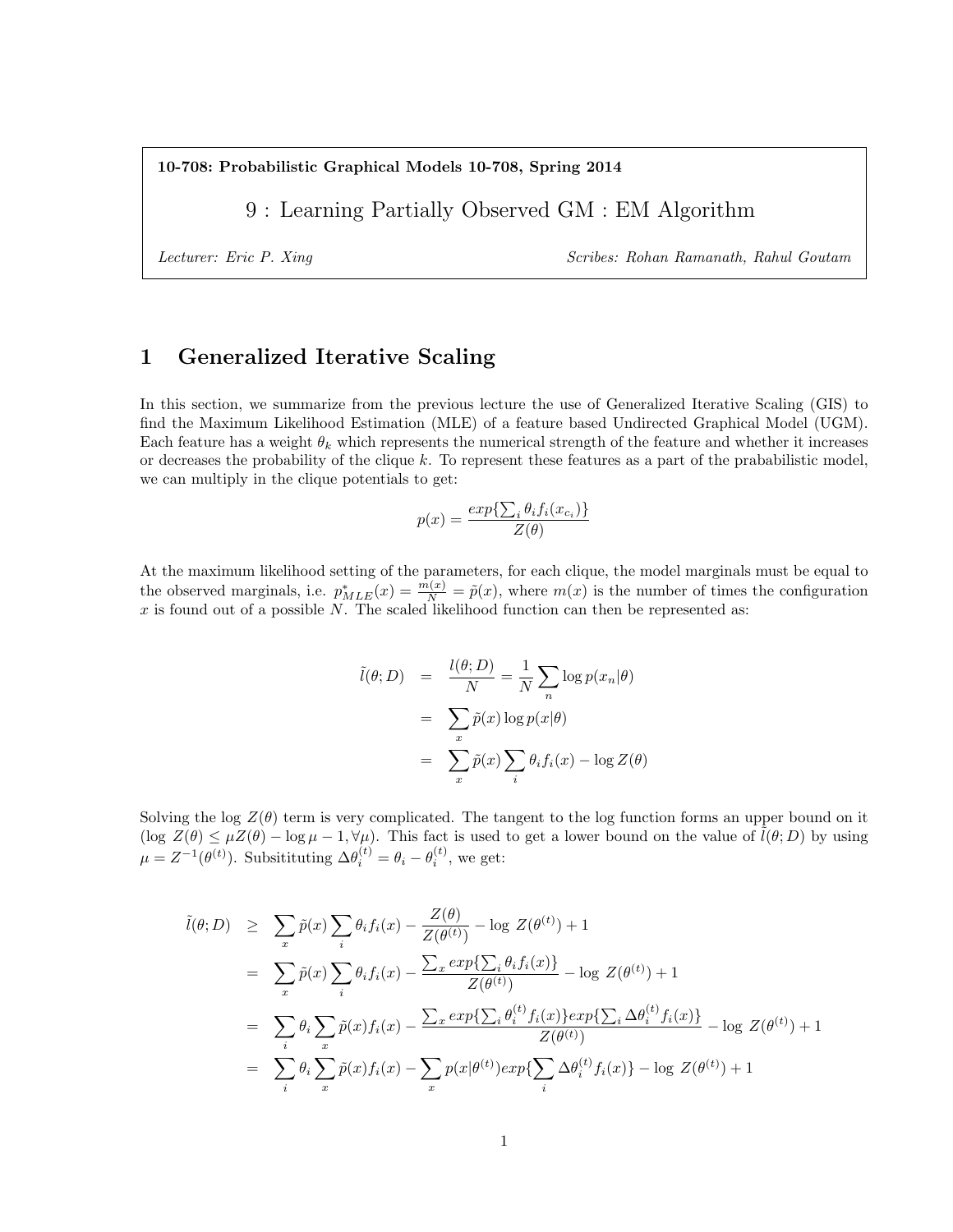We can further relax the constrains by assuming  $\sum_i f_i(x) = 1$  and  $f_i(x) \ge 0$ . Since the exponential function is convex,  $exp(\sum_i \pi_i x_i) \leq \sum_i \pi_i exp(x_i)$ 

$$
\tilde{l}(\theta; D) \geq \sum_{i} \theta_{i} \sum_{x} \tilde{p}(x) f_{i}(x) - \sum_{x} p(x|\theta^{(t)}) \sum_{i} f_{i}(x) \exp{\{\Delta \theta_{i}^{(t)}\}} - \log Z(\theta^{(t)}) + 1 = \Lambda(\theta)
$$
\n
$$
\frac{\partial \Lambda}{\partial \theta_{i}} = \sum_{x} \tilde{p}(x) f_{i}(x) - \exp(\Delta \theta_{i}^{(t)}) \sum_{x} p(x|\theta^{(t)}) f_{i}(x) = 0
$$
\n
$$
\exp(\Delta \theta_{i}^{(t)}) = \frac{\sum_{x} \tilde{p}(x) f_{i}(x)}{\sum_{x} p(x|\theta^{(t)}) f_{i}(x)} = \frac{\sum_{x} \tilde{p}(x) f_{i}(x)}{\sum_{x} p^{(t)}(x) f_{i}(x)} Z(\theta^{(t)})
$$

where  $p^{(t)}(x)$  is the unnormalized version of  $p(x|\theta^{(t)})$ . Substituting the result in the update equation we get:

$$
\theta_i^{(t+1)} = \theta_i^{(t)} + \Delta \theta_i^{(t)}
$$
\n
$$
p^{(t+1)}(x) = p^{(t)}(x) \prod_i e^{\Delta \theta_i^{(t)} f_i(x)}
$$
\n
$$
= p^{(t)}(x) \prod_i \left( \frac{\sum_x \tilde{p}(x) f_i(x)}{\sum_x p^{(t)}(x) f_i(x)} \right)^{f_i(x)}
$$
\n
$$
\theta_i^{(t+1)} = \theta_i^{(t)} + \log \left( \frac{\sum_x \tilde{p}(x) f_i(x)}{\sum_x p^{(t)}(x) f_i(x)} \right)
$$

To summarize we can say that GIS can be used for iterative scaling on general UGM with feature based pottentials. IPF is a special case of GIS in which the clique potential is built on features defined as an indicator function of clique configurations.

# 2 Mixture Models

Let us consider a dataset X. We wish to model the data by specifying a joint distribution  $p(X_i, Z_i)$  $p(X_i|Z_i)p(Z_i)$ . Here,  $Z_i \sim Multinomial(\pi)$  (where  $\pi_j \geq 0$ ,  $\sum_j^k \pi_j = 1$ , and the parameter  $\pi_j$  gives  $p(Z_i = j)$ ,) and  $X_i|Z_j = j \sim \mathcal{N}(\mu_j, \Sigma_j)$ . We let k denote the number of values that the  $Z_i$ s can take on. Thus, our model posits that each  $X_i$  was generated by randomly choosing  $Z_i$  from  $\{1, \ldots, k\}$ , and then  $X_i$  was drawn from one of k Gaussians depending on  $Z_i$ . This is called the **mixture of Gaussians** model. Also, note that the  $z^{(i)}$ s are latent random variables, meaning that theyre hidden/unobserved.

This makes the problem tractable as each conditional distribution  $P(X_i|Z_i)$  can now be assumed to be unimodal. In the specific case of a mixture of gaussians, marginal density is factorized as:

$$
P(X_i|\mu, \Sigma) = \sum_k \pi_k \mathcal{N}(X_i|\mu_k, \Sigma_k)
$$

where  $\pi_k$  is called the mixture proportion and  $\mathcal{N}(X_i|\mu_k, \Sigma_k)$  is the gaussian distribution for the mixture component.

The task is to learn the values of  $\pi_k, \mu_k$  and  $\Sigma_k$ . In the fully observed case, it is fairly straightforward as we would have simply decomposed the log likelihood function and then found the maximum likelihood estimates for all the parameters. The log likelihood can be expressed as: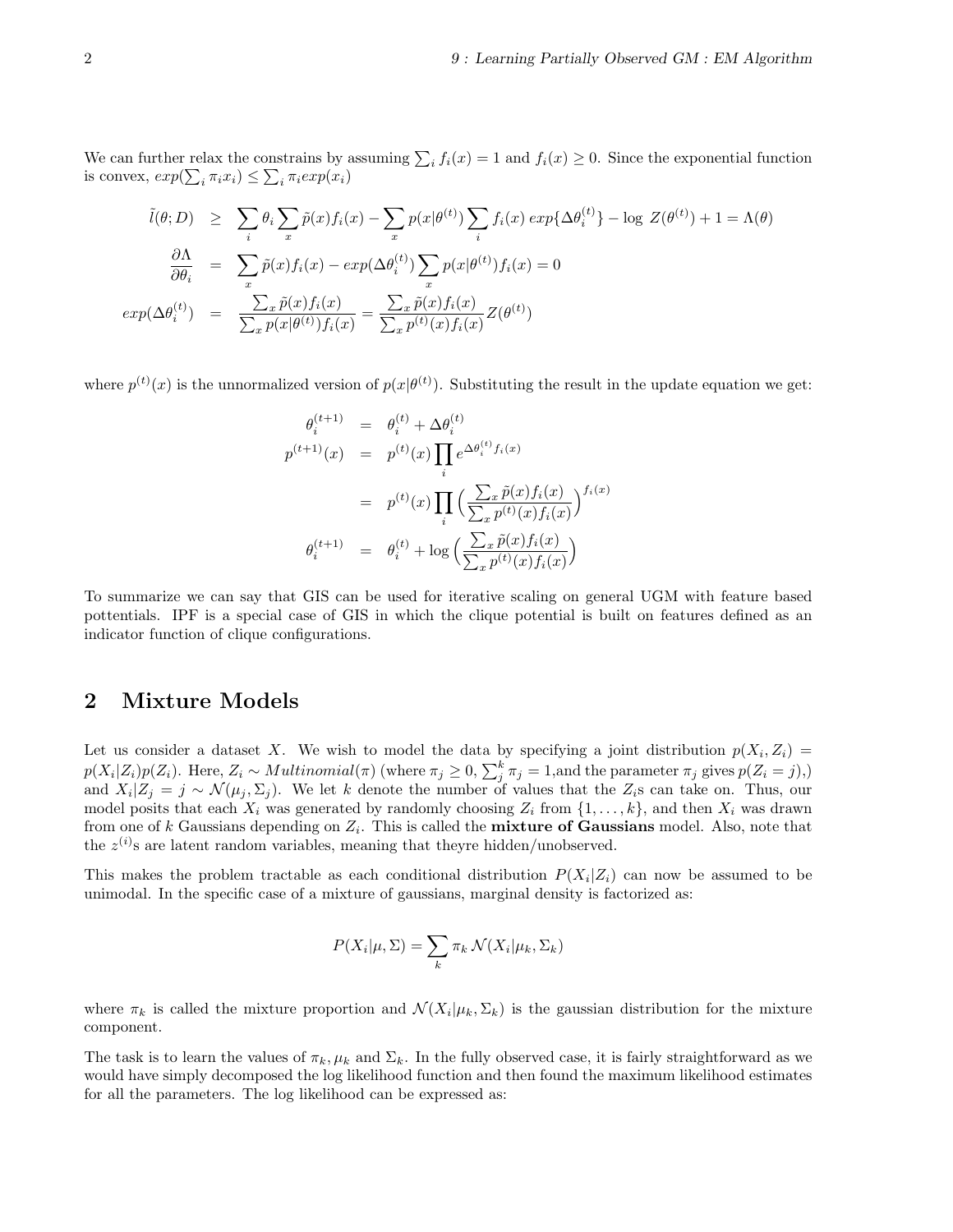

Figure 1: A mixture of 2 Gaussians

$$
l(\theta; D) = \log \prod_{i} P(x_i, z_i)
$$
  
\n
$$
= \log \prod_{i} P(z_i | \pi) P(x_i | z_i, \mu, \Sigma)
$$
  
\n
$$
= \sum_{i} \log \prod_{k} \pi_k^{z_i^k} + \sum_{i} \log \prod_{k} \mathcal{N}(x_i | \mu_k, \Sigma_k)^{z_i^k}
$$
  
\n
$$
= \sum_{i} \sum_{k} z_i^k \log(\pi_k) - \frac{1}{2} \sum_{i} \sum_{k} z_i^k (x_i - \mu_k)^T \Sigma_k^{-1} (x_i - \mu_k) + C
$$

Since it is fully observed, the log likelihood completely decomposes. However, if we do not observe the values of  $z_i$  as in the mixture model setting, all the parameters become coupled together as shown below:

$$
l_c(\theta; D) = \sum_i \log \sum_z P(x_i, z | \theta) = \sum_i \log \sum_z P(z | \theta_z) P(x_i | z, \theta_x)
$$

It is easy to observe that the summation is inside the log and the log likelihood does not decompose nicely anymore. Hence, it is hard to find a closed form solution to the maximum likelihood estimates. This provides motivation for the Expectation Maximization (EM) algorithm.

# 3 K-Means

Given a set of observations  $(x_1, x_2, \ldots, x_n)$ , where each observation is a d-dimensional real vector, k-means clustering aims to partition the n observations into k sets  $(k \leq n)$  given by  $z = \{z_1, z_2, \ldots, z_n\}$  so as to minimize the within-cluster sum of squares (WCSS). We start with initial random guesses for the class centroids and iterate between the following two steps until convergence.

• Expectation Step: Use some distance metric (Euclidean distance, cosine similarity, e.t.c) and the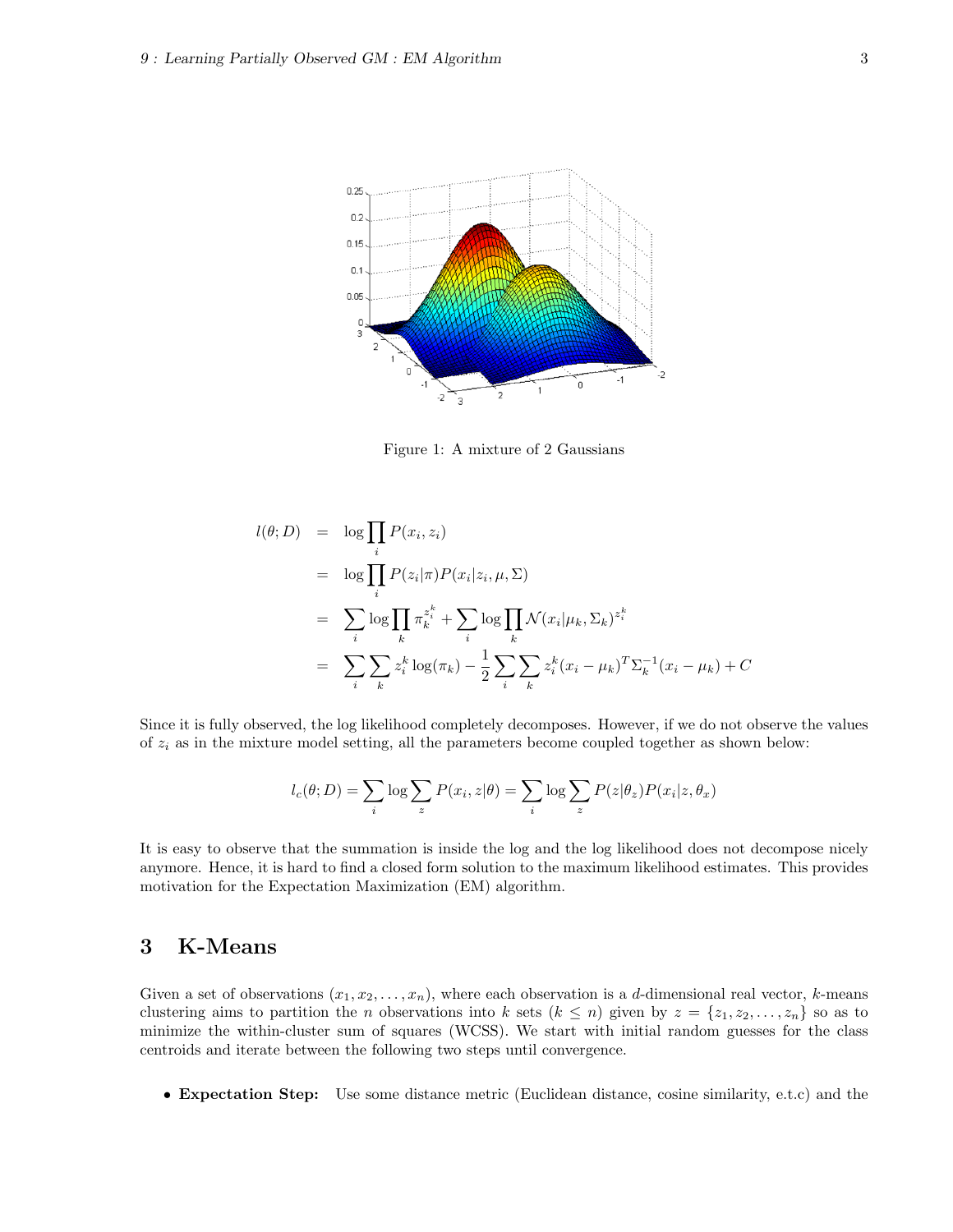current guess of the centroids to assign every data point to the nearest centroid.

$$
z_i^{(t)} = argmin_k (x_i - \mu_k^{(t)})^T \Sigma_k^{-1^{(t)}} (x_i - \mu_k^{(t)})
$$

• Maximization Step: Use the new class assignment to recompute centroid values.

$$
\mu_k^{(t+1)} = \frac{\sum_i \delta(z_i^{(t)}, k) x_i}{\sum_i \delta(z_i^{(t)}, k)}
$$

To understand the EM viewpoint, we can think of each of the clusters being associated with some distribution, i.e.  $P(x_i|z_i = k) \sim \mathcal{N}(X_i|\mu_k, \Sigma_k)$  and we would like to learn the parameters  $(\mu_k \text{ and } \Sigma_k)$  for each distribution.

## 4 EM Algorithm

The EM algorithm is an efficient iterative procedure to compute the Maximum Likelihood (ML) estimate in the presence of latent variables. In ML estimation, we wish to estimate the model parameter(s) for which the observed data are the most likely. As seen in Section 2 the maximum likelihood estimator cannot be used for inference in the partially observed setting. Finding a maximum likelihood solution requires taking derivatives of the likelihood function with respect to both the parameters and the latent variables and simultaneously solving the resulting equations. In statistical models with latent variables, this usually leads to intractable solutions. The EM algorithm works around this by considering the expected complete log likelihood.

Each iteration of the EM algorithm consists of two processes: The E-step, and the M-step. In the expectation, or E-step, the latent variables are estimated given the observed data and current estimate of the model parameters. This is achieved using the conditional expectation, explaining the choice of terminology.In the M-step, the likelihood function is maximized under the assumption that the latent variables are known. The estimate of the latent variables from the E-step are used in lieu of the actual latent variables.

The log likelihood from Section 2 can be written in the form of an expected log likelihood as:

$$
\sum_{i} \sum_{k} \langle z_{i}^{k} \rangle_{P(Z|X;\theta)} \log(\pi_{k}) - \frac{1}{2} \sum_{i} \sum_{k} \langle z_{i}^{k} \rangle_{P(Z|X;\theta)} ((x_{i} - \mu_{k})^{T} \Sigma_{k}^{-1} (x_{i} - \mu_{k}) + \log |\Sigma_{k}|) + C
$$

where  $\langle z_i^k\rangle_{P(Z|X;\theta)}$  is the expected value of  $z_i^k$  with respect to  $P(Z|X;\theta)$ .

The EM algorithm maximizes  $\langle l_c(\theta; D) \rangle_{P(Z|X;\theta)}$  by iterating between two steps (called E and M steps). In the E step, we compute the sufficient statistics of the hidden variable  $(i.e., Z)$  using the current estimate of the parameters (i.e.  $\mu$  and  $\Sigma$ ). The M step, maximizes the value of the parameters using the expected value of the hidden variables computed in the preceding E step. Specifically, in the GMM, we compute  $\langle z_i^k\rangle_{P(Z|X;\theta)}$  in the E step and maximize the expected complete log likelihood with respect to the model parameters  $\mu$ ,  $\Sigma$  and  $\pi$  in the M step to obtain:

$$
\pi_k^{(t+1)} = \frac{\langle n_k \rangle_{P(Z|X;\theta)}}{N}
$$
\n
$$
\mu_k^{(t+1)} = \frac{\sum_i \tau_i^{k(t)} x_i}{\tau_i^{k(t)}}
$$
\n
$$
\Sigma_k^{(t+1)} = \frac{\sum_i \tau_i^{k(t)} (x_i - \mu_k^{t+1})(x_i - \mu_k^{t+1})^T}{\tau_i^{k(t)}}
$$

where  $\tau_i^{k(t)} = \langle z_i^k \rangle_{P(Z|X;\theta)}$  and  $\langle n_k \rangle_{P(Z|X;\theta)} = \sum_i \tau_i^{k(t)}$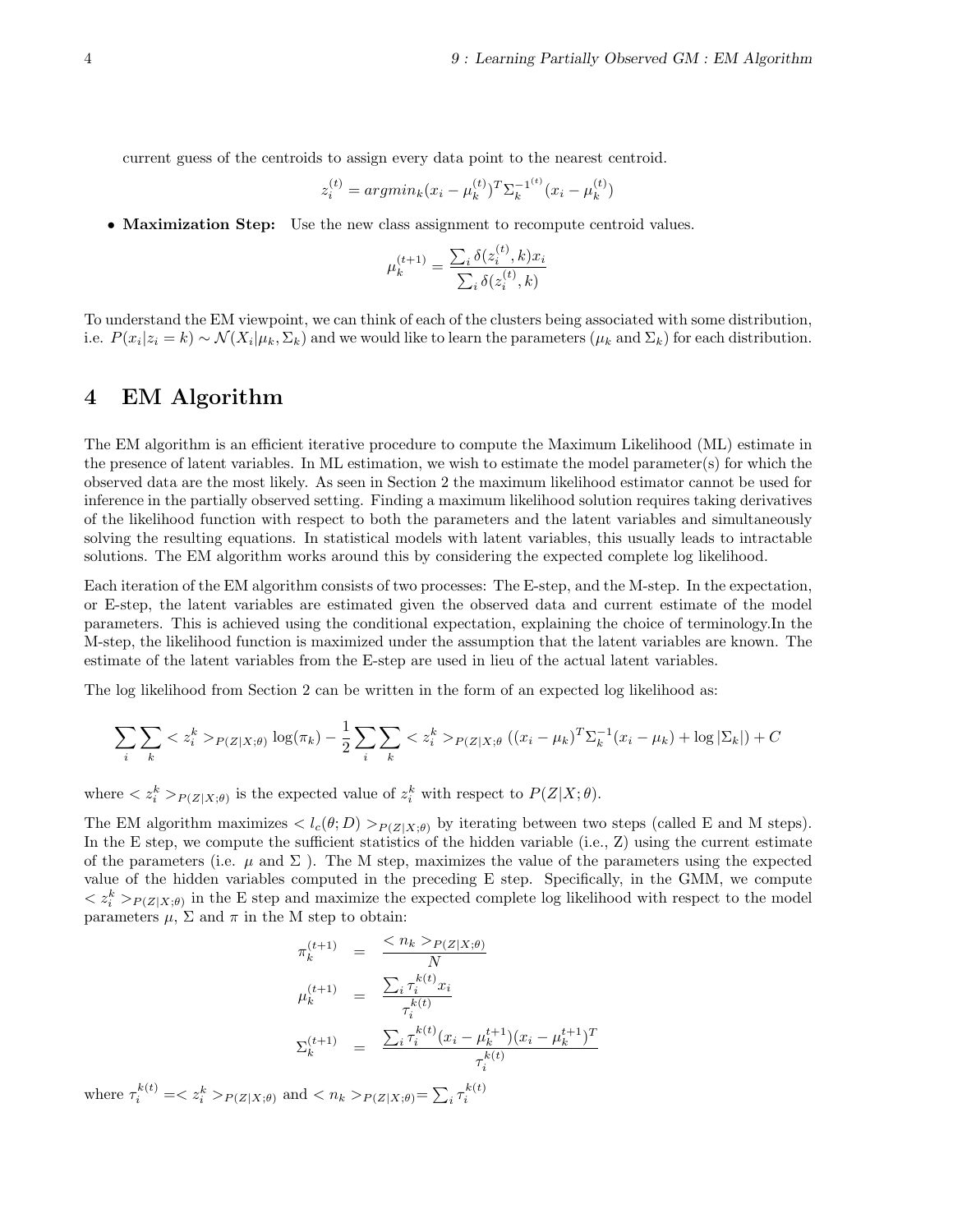### 5 Comparision between K-means and EM

EM algorithm for the mixture of gaussians is a soft version of K means. For K-means, in the E-step, we assign points to clusters and in the M-step, we recompute the cluster centers assuming each point belongs to a single cluster. In the EM version, the E-step we assign points to clusters in a probabilistic manner and in the M-step, we recompute the cluster centroid assuming that the points are assigned to clusters in a probabilistic manner where the weight of each point is given by  $\tau^{k(t)}$ 

## 6 Theory underlying EM Algorithm

The previous sections tell us how the EM algorithm can be used to compute the Maximum Likelihood (ML) estimate in the presence of missing or hidden data. Let X represent the set of observable variables and Z represent the set of all latent variables. The probability model is  $p(X, Z|\theta)$ . If Z were observed, we define the complete log likelihood as

$$
l_c(\theta; X, Z) = \log p(X, Z | \theta)
$$

The ML estimation would then be maximizing the complete log likelihood. If the probability  $p(X, Z | \theta)$ factors such that separate components of  $\theta$  occur in separate factors, then the log separates them into different terms which can be maximized independently (decoupling).

However, since Z is not observed, it has to be marginalized out and the incomplete log likelihood function takes the following form :

$$
l_c(\theta;X) = \log p(X|\theta) = \log \sum_{Z} p(X,Z|\theta)
$$

The incomplete log likelihood cannot be decoupled because the summation over  $p(X, Z|\theta)$  lies inside the logarithm.

In order to handle this, we average over z to remove the randomness using an averaging distribution  $q(Z|X)$ . The expected complete log likelihood can then be defined as :

$$
\langle l_c(\theta; x, Z) \rangle_q = \sum_Z q(Z|x, \theta) \log p(x, Z|\theta)
$$

The expected complete log likelihood is a deterministic function of  $\theta$ . It is also linear in the complete log likelihood function and, hence, inherits its factorizability. The expected complete log likelihood also provides a lower bound on the complete log likelihood as shown below:

$$
l(\theta; x) = \log p(x|\theta)
$$
  
=  $\log \sum_{Z} p(x, Z|\theta)$   
=  $\log \sum_{Z} q(Z|x) \frac{p(x, Z|\theta)}{q(Z|x)}$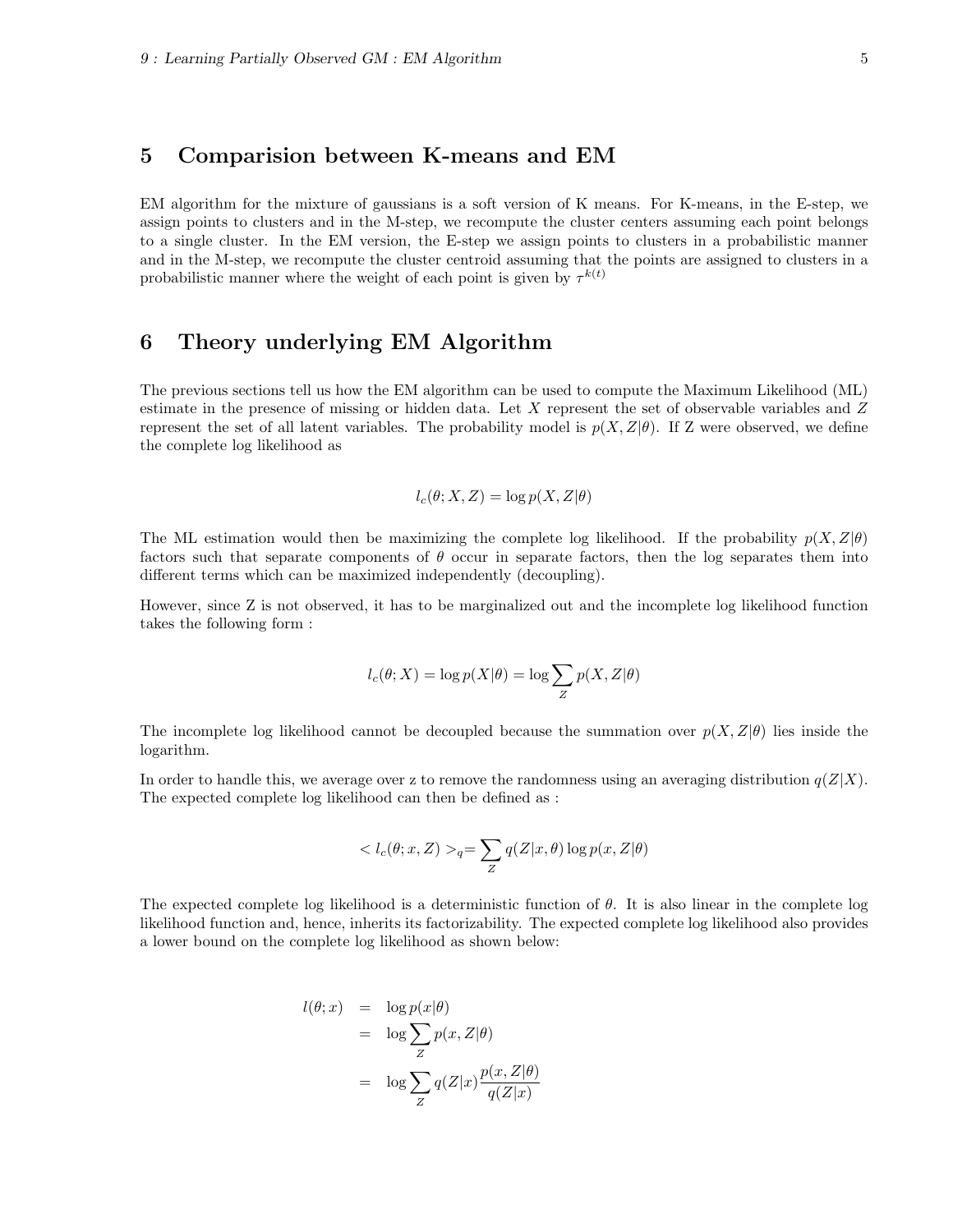$$
\geq \sum_{Z} q(Z|x) \log \frac{p(x, Z|\theta)}{q(Z|x)} (\text{Jensen's inequality})
$$
  

$$
l(\theta; x) \geq \langle l_c(\theta; x, Z) \rangle_q + H_q
$$

where  $H_q$  is the entropy of the distribution q and does not depend on  $\theta$ .  $H_q$  is a constant for a particular distribution q. Hence, in order to maximize the complete log likelihood with respect to  $\theta$ , it is sufficient to maximize the exptected complete log likelihood.

The EM algorithm can be seen as a coordinate ascent algorithm. For a fixed data X, let a functional F, called the free energy, be defined as :

$$
F(q, \theta) = \sum_{Z} q(Z|x) \log \frac{p(x, Z|\theta)}{q(Z|x)} \le l(\theta; x)
$$

The EM algorithm is a coordinate ascent algorithm on F. The E-step and the M-step can then be defined as

- E-step :  $q^{t+1} = argmax_q F(q, \theta^t)$
- M-step:  $\theta^{t+1} = argmax_{\theta} F(q^{t+1}, \theta)$

At the  $(t+1)^{th}$  step, we maximize the free energy  $F(q, \theta)$  with respect to q. For this optimal choice of  $q^{t+1}$ , we maximize  $F(q, \theta)$  again with respect to  $\theta$  to get the optimal updated value  $\theta^{t+1}$ .

Let us look at the E-step. If we set  $q^{t+1}(z|x)$  to the posterior distribution of the latent variables given the data and parameters,  $p(z|x, \theta^t)$ , we maximize  $F(q, \theta^t)$ . The proof of this claim is given below :

$$
F(p(Z|x, \theta^t), \theta^t) = \sum_{Z} p(Z|x, \theta^t) \log \frac{p(x, Z|\theta^t)}{p(z|x, \theta^t)}
$$
  
= 
$$
\sum_{Z} q(Z|x) \log p(x|\theta^t)
$$
  
= 
$$
\log p(x|\theta^t)
$$
  
= 
$$
l(\theta^t; x)
$$

Since  $l(\theta^t; x)$  is an upper bound on  $F(q, \theta^t)$ , the proof shows that  $F(q, \theta^t)$  is maximized by setting  $q(Z|x)$ to the posterior probability distribution  $p(Z|x, \theta^t)$ . The above claim can also be proved using variational calculus or the fact that

$$
l(\theta; x) - F(q, \theta) = KL(q||p(z|x, \theta))
$$

Without loss of generality, we can assume  $p(x, Z | \theta)$  to be a generalized exponential family distribution. Then,

$$
p(x, Z | \theta) = \frac{1}{Z(\theta)} h(x, Z) exp{\sum_{i} \theta_{i} f_{i}(x, Z)}
$$

A special case is when  $p(x|Z)$  are GLM. Then,

$$
f_i(x, Z) = \eta_i^T(z)\xi_i(x)
$$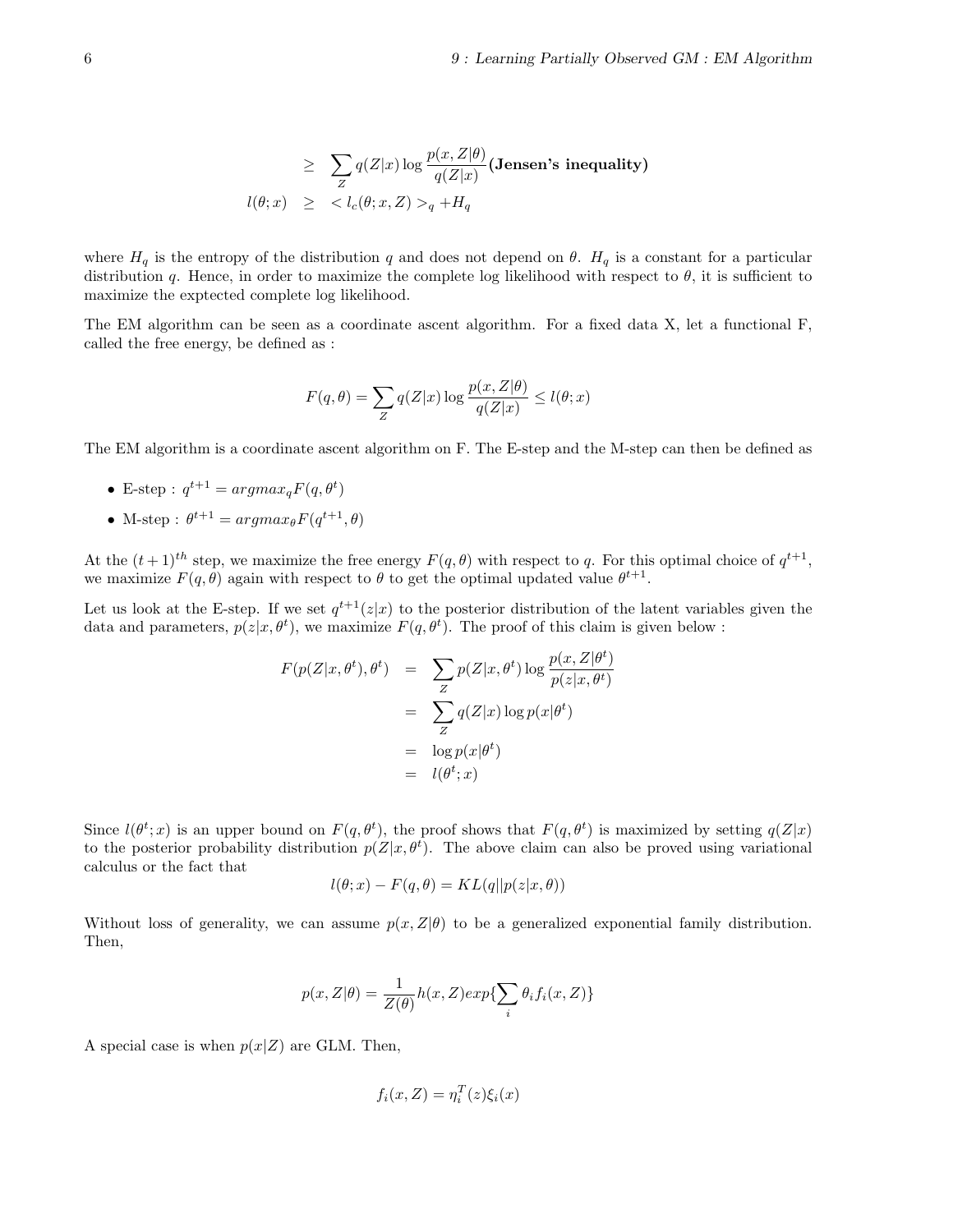The expected complete log likelihood under  $q^{t+1} = p(Z|x, \theta^t)$  is given below :

$$
\langle l_c(\theta^t; x, Z) \rangle_{q^{t+1}} = \sum_Z q(Z|x, \theta^t) \log p(x, Z|\theta^t) - A(\theta)
$$

$$
= \sum_i \theta_i^t \langle f_i(x, Z) \rangle_{q(Z|x, \theta^t)} - A(\theta)
$$

$$
= \sum_i \theta_i^t \langle f_i(x, Z) \rangle_{q(Z|x, \theta^t)} - A(\theta)
$$

Now, let us analyze the M-step of the EM algorithm. The M-step can be viewed as the maximization of the expected complete log likelihood. This is shown below :

$$
F(q, \theta) = \sum_{Z} q(Z|x) \log \frac{p(x, Z|\theta)}{q(Z|x)}
$$
  
= 
$$
\sum_{Z} q(Z|x) \log p(x, Z|\theta) - \sum_{Z} q(Z|x) \log q(Z|x)
$$
  
= 
$$
\langle l_c(\theta; x, Z) \rangle_q + H_q
$$

The free energy, hence, breaks into two terms. The first term is the expected complete log likelihood and the second term, which is independent of  $\theta$ , is the entropy. Thus, maximizing the free energy is equivalent to maximizing the expected complete log likelihood.

$$
\theta^{t+1} = argmax_{\theta} < l_c(\theta; x, Z) >_{q^{t+1}} = argmax_{\theta} \sum_{Z} q(Z|x) \log p(x, Z|\theta)
$$

Under optimal  $q^{t+1}$ , this is equivalent to solving a standard MLE of fully observed model  $p(x, Z | \theta)$ , with the sufficient statistics involving Z replaced by their expectations w.r.t.  $p(Z|x, \theta)$ .

# 7 Example: Hidden Markov Model

Let us look at the learning problem of Hidden Markov Models (HMM) in the framework of the EM algorithm. The learning problem in HMMs could be

• Supervised learning

In supervised learning, we have annotated data with the correct answer known. Examples include a genomic region  $x = x_1x_2...x_{1000000}$  where we have good annotations of the CpG islands or if a casino player allows us to observe him as he changes dice and produces 10,000 rolls. Since all variables are fully observed, we can learn the parameters  $\theta$  of the model by applying MLE.

• Unsupervised learning

In unsupervised learning, we do not have annotated data. We only observe some of the variables and the remaining variables (latent variables) remain unknown. Examples include the porcupine genome where we don't know how frequent the CpG islands are or 10,000 rolls of dice of a casino player without knowing when he changes dice.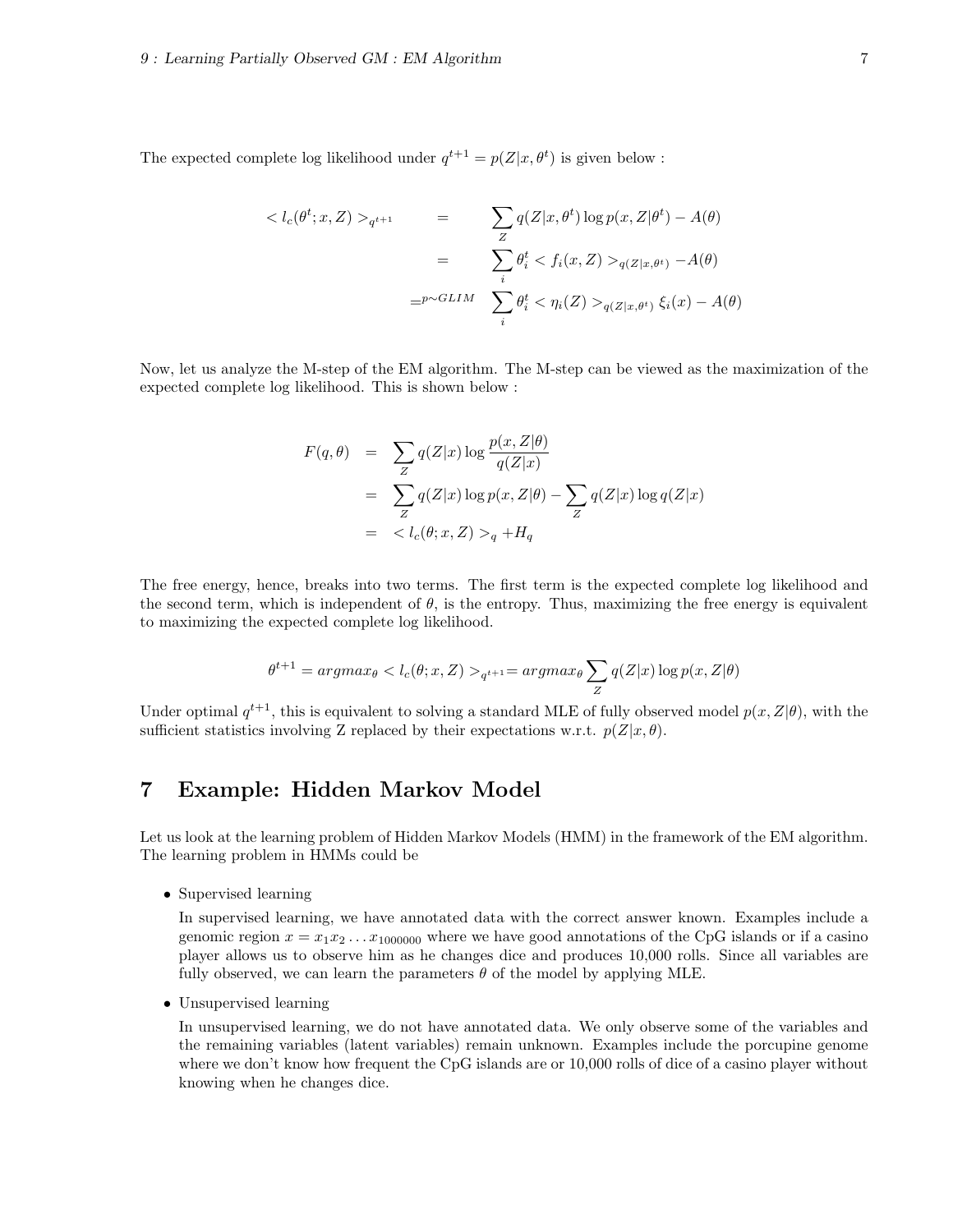

Figure 2: A hidden markov model

#### 7.1 Baum-Welch Algorithm

The Baum-Welch algorithm is used learn the parameters  $\theta$  of a HMM. The complete log likelihood of a HMM can be written as

$$
l_c(\theta; x, Y) = \log p(x, Y) = \log \prod_n p(Y_{n,1}) \prod_{t=2}^T p(Y_{n,t} | Y_{n,t-1}) \prod_{t=1}^T p(x_{n,t} | Y_{n,t})
$$

The expected complete log likelihood can be written as

$$
\langle l_c(\theta; x, Y) \rangle = \sum_n (\langle Y_{n,1}^i \rangle_{p(Y_{n,1}|x_n)} \log \pi_i) + \sum_n \sum_{t=2}^T (\langle Y_{n,t-1}^i Y_{n,t}^j \rangle_{p(Y_{n,t-1}Y_{n,t}|x_n)} \log a_{i,j}) + \sum_n \sum_{t=1}^T (x_{n,t}^k \langle Y_{n,t}^i \rangle_{p(Y_{n,t}|x_n)} \log b_{i,k})
$$

where  $A = \{a_{i,j}\} = P(Y_t = j | Y_{t-1} = i)$  is the transition matrix and  $B = \{b_{i,j}\} = P(Y_t = i | x_t = j)$  is the emission matrix.

The E-step of the EM algorithm is then

$$
\begin{aligned}\n\gamma_{n,t}^i &= & < Y_{n,t}^i >= p(Y_{n,t}^i = 1 | x_n) \\
\xi_{n,t}^{i,j} &= & < Y_{n,t-1}^i Y_{n,t}^j >= p(Y_{n,t-1}^i = 1, Y_{n,t}^j = 1 | x_n)\n\end{aligned}
$$

The M-step of the algorithm is

$$
\begin{array}{rcl} \pi_i^{ML} & = & \frac{\sum_n \gamma_{n,1}^i}{N} \\ a_{ij}^{ML} & = & \frac{\sum_n \sum_{t=2}^T \xi_{n,t}^{i,j}}{\sum_n \sum_{t=1}^{T-1} \gamma_{n,t}^i} \\ b_{ik}^{ML} & = & \frac{\sum_n \sum_{t=1}^T \gamma_{n,t}^i x_{n,t}^k}{\sum_n \sum_{t=1}^{T-1} \gamma_{n,t}^i} \end{array}
$$

In the unsupervised learning case, the Baum-Welch algorithm proceeds as follows :

1. Start with the best guess of parameters  $\theta$  for the model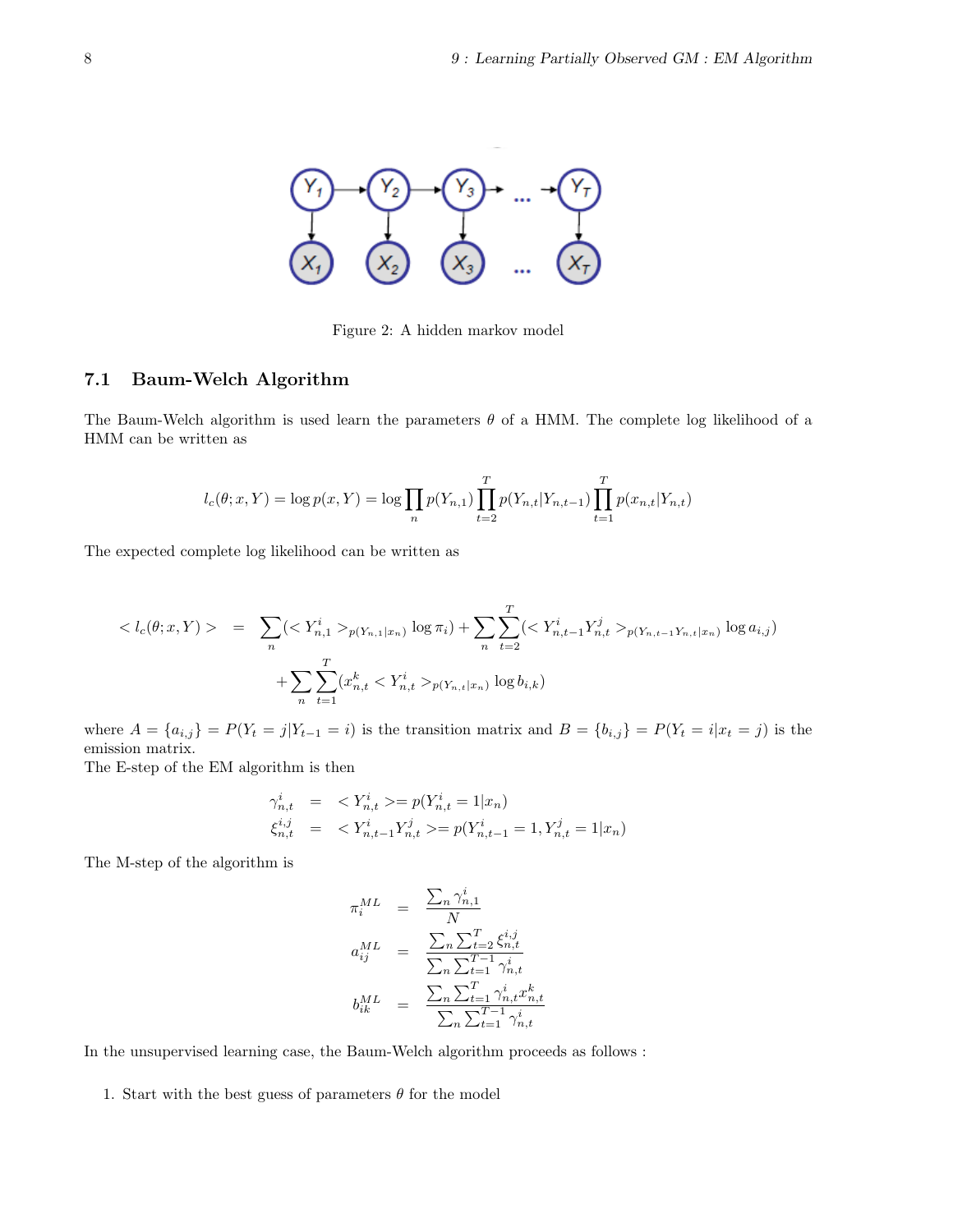2. Estimate  $A_{ij}$ ,  $B_{ik}$  in the training data.

$$
A_{ij} = \sum_{n,t} \langle Y_{n,t-1}^i Y_{n,t}^j \rangle
$$
  

$$
B_{ik} = \sum_{n,t} \langle Y_{n,t}^i \rangle x_{n,t}^k
$$

- 3. Update  $\theta$  according to  $A_{ij}$ ,  $B_{ik}$ . Now, problem becomes supervised learning.
- 4. Repeat steps 2 and 3 until convergence.

It can be proven that we get a more (or equally) likely parameter set  $\theta$  in each iteration.

## 8 EM for general BNs

Algorithm 1 shows the algorithm for EM in a general Bayesian Network.

```
while not converged do
   for each node i do
    ESS_i = 0end
   for each data sample n do
       do inference with x_{n,H} for each node i do
           ESS_i += < SS_i(x_{n,i}, x_{n,\pi_i}) >_{p(x_{n,H}|x_{n,-H})}end
   end
   for each node i do
    \theta_i = MLE(ESS_i)end
end
```
Algorithm 1: EM algorithm for general BN

# 9 Summary of EM algorithm

In summary, the EM algorithm is a way of maximizing the likelihood of the latent variable models. It computes the ML estimate of the parameters by breaking the original problem into two parts:

- 1. The estimation of unobserved data from observed data and current parameters.
- 2. Using this model with all models observed to find the ML estimates of parameters.

The algorithm alternates between filling in the latent variables using the best guess and updating the parameters based on this guess.

## 10 EM for Conditional Mixture Model

The model for the Conditional mixture model is defined as